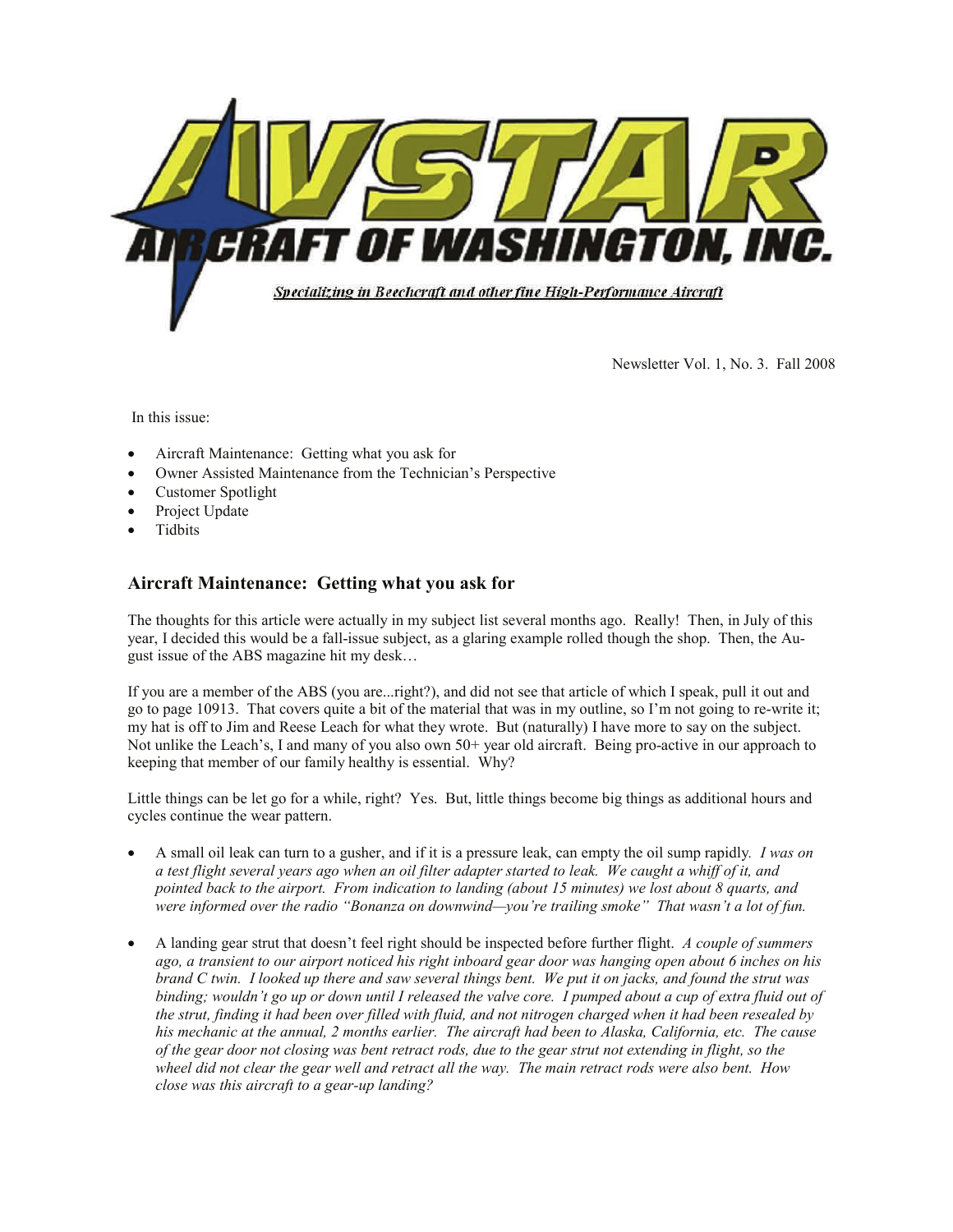#### **Aircraft Maintenance: Getting what you ask for (cont.)**

Those are just 2 of hundreds, possibly thousands of things that can scream to be repaired immediately. But, what about those that allow thoughts of "no problem, we'll fix it later"? An Annual Inspection, or other scheduled maintenance event, is a time to work with eyes and ears open, hands on and feeling the parts, and smelling for abnormalities like fuel leaks, burned electrical, etc. (Thanks anyway, I generally don't use my sense of taste in my profession, but all of our other senses should be used.) If a problem is identified, choose a course of action. Perhaps monitoring the situation is a good choice, like for cracks in certain areas, but this definitely needs to go in the log book so progression can be charted and monitored.

• About 8 years ago, I performed an Annual on a Cessna 140; the first time I had seen this particular bird. During the inspection, I counted several nasty cracks in the aft landing gear-box bulkhead. I pointed those out to the owner, who told me he had been watching those for about 10 years, when they were pointed out to him by a previous inspector. I asked him if it was documented for progression, and what his plan was to repair; he just looked at me and said it was time to change inspectors again. For the happy ending, we did replace that bulkhead.

NO, I am not an advocate of a restoration every year. But when an airplane is let go year after year, a line needs to be drawn.

• This past year, we had a low time, 20-year old Bonanza in the shop for Annual. As usual for this customer, he made his comments regarding 'better not find anything…' Now, this airplane definitely has the potential to be nice, but the owner refuses to fix anything unless it is his idea, and does not believe an under used airplane can age. We pointed out several places his aircraft IS ageing, and several other areas needing attention, *but not bad enough to warrant an un-airworthy sign-off*. Unfortunately, this bird will become a restoration project for the next owner, as the current owner considers only cost, not safety. I suppose I will not see him again, and I sincerely hope it will be because he sold the aircraft. Of course, he may very well look for an inspector that will over look the discrepancies and not bother him. However, that may lead to the third option, which I wouldn't wish on anyone.

So, what have you asked for when you bring your airplane in for an Annual?

At the minimum, an inspection conducted in accordance with part 43, appendix D, of the Federal Aviation Regulations. Most (good) shops supplement that checklist with the type-specific checklist written by the aircraft manufacturer.

And, that's it. You contracted for an Annual, that's what the price discussed is predicated on, and that's all. Unless, you ask for normal servicing, which would include lubrication, cleaning of screens, filters, spark plugs, etc. Typically, our customers indicate they want the "Annual Inspection and Servicing".

Unless you specifically ask for repair of discrepancies, or a limit the amount (such as fix anything that doesn't exceed \$X.XX), you should expect a call or email from your maintenance provider regarding a list of things found during the inspection. Don't dread the phone call, that's why you paid them! This is where you have the opportunity to find out a whole lot of stuff about your airplane. If you have been staying up on the maintenance events throughout the year, this will probably be a short conversation. If not, it will probably be longer. Please be pro-active, as a member of an airworthiness team on your airplane.

This reminds me of an article I had published in the *World Beechcraft Society Magazine* several years back...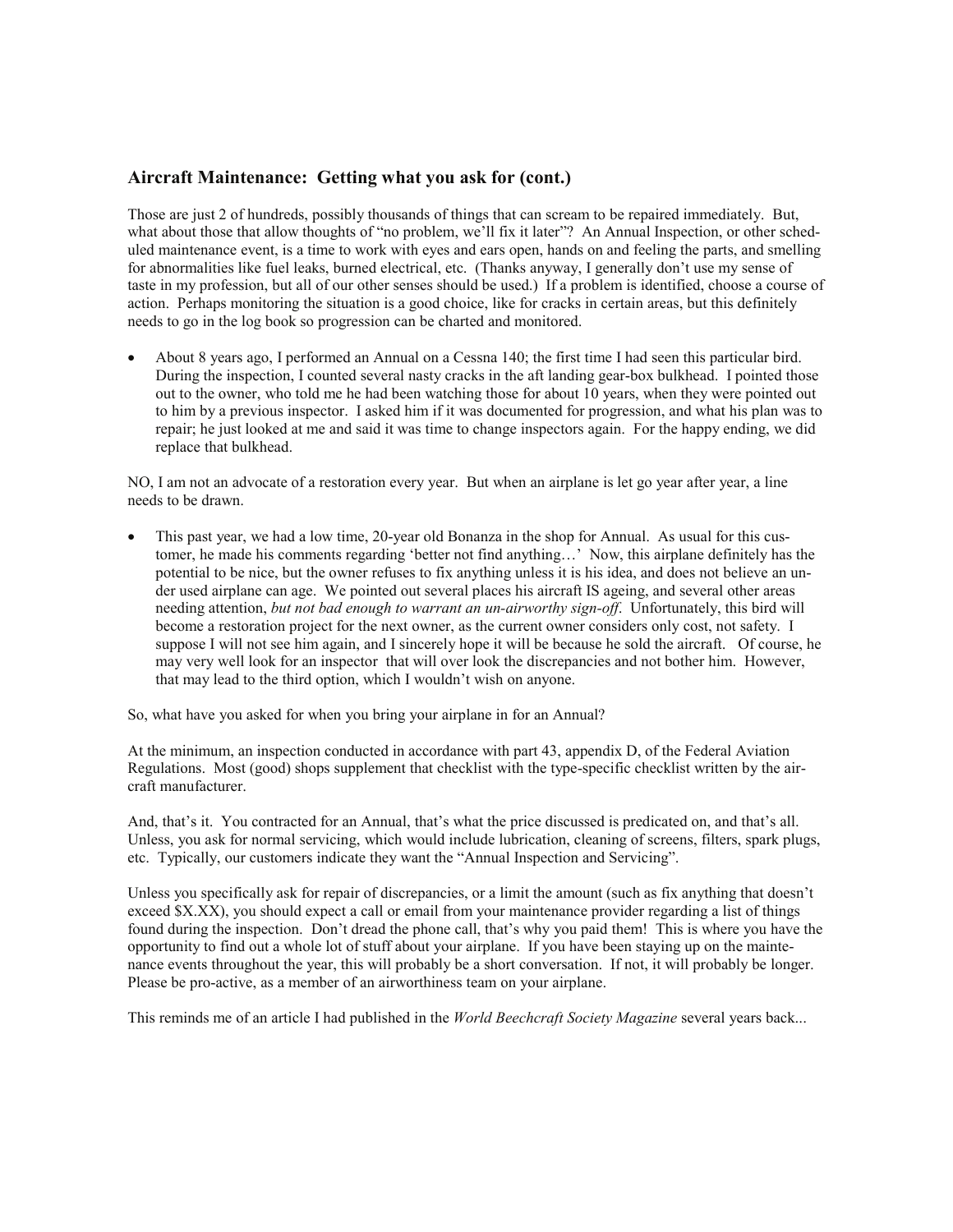#### **OWNER ASSISTED MAINTENANCE FROM THE TECHNICIAN'S PERSPECTIVE**

© 2003, Michael E. Thompson, for World Beechcraft Society

Did you know that an aircraft owner is primarily responsible for maintaining his/her airplane in an airworthy condition? It's stated in FAR 91.403(a). The aircraft owner is required to be involved in the maintenance, inspection, and repair. This is not to say that the owner should be present with every turn of a bolt, but to be more aware of what makes an airplane fly and what needs to be done in the way of regular servicing,.

What does "Airworthy" mean, anyway? Look in FAR 1, definitions, won't tell you. A passing reference is found on the Airworthiness Certificate on display in your aircraft. It says "…the aircraft to which issued has been inspected and found to conform to the type certificate therefore, to be in condition for safe operation, and has been shown to meet the requirements…" Kind of dry reading, but the important part goes on to say "Unless sooner surrendered, suspended, revoked… this airworthiness certificate is effective as long as the maintenance, preventative maintenance and alterations are performed in accordance with Parts 21, 43, and 91 of the Federal Aviation Regulations…" It basically means the owner has responsibility for maintaining the aircraft in an airworthy condition. But, does he have the knowledge, documentation, proper tools and equipment, and the requisite license with ratings, authorizations, etc. to do it himself?

 Typically, a shop is retained to perform the Annual Inspection. Then, the technician presents a list of discrepancies to the aircraft owner. Not all discrepancies are airworthy in nature, but it is prudent to repair all problems. Airplanes are sophisticated machines, designed and built for a specific purpose. Very rarely do mechanical problems heal themselves. Wear accelerates; the end result could be greater out-of-pocket expenses, or worse. It is in the aircraft owner's best interest to keep the aircraft in good repair. Likewise with discrepancies you find while flying or during preflight inspections. FAR 91.405(a) discuses that. For the privilege of aircraft ownership, comes the requirement for you to take part in the maintenance.

 Aircraft owners can fall into three basic categories. Some drop off the airplane for Annual, IFR certifications, oil changes, discovered discrepancies, and we take care of them. Others we don't see for a year and the list they come in with can be formidable. We also have several customers that keep their fingers on the pulse of their aircraft a bit more. These are the ones that are here for (most) every turn of the bolt and shine of the flashlight. They want to know what make's their bird fly. Personally, I welcome the third type; in fact, I desire more would take this active a role in their maintenance. These owners tend to have an idea of what is going on when they call from Tim-Buck-Too with a question.

 The technician shares responsibility with the owner. The technician must be honest and thorough in his inspection procedures, and able to discuss the discrepancies with the owner. We must be professional in our work, and courteous to the customer. (I'm not a psychologist, but sometimes I wish I had taken a college course on the subject.) Technicians need to treat each aircraft owner as a unique individual; one-size just doesn't fit all.

 The technician is responsible for determining airworthiness at the moment the pen hits the log book. A good technician also arms his customer with not only the aforementioned discrepancy list, but should try to impart some knowledge as to why these items are important. A look into the future should be included; what scheduled maintenance events will come before the next Annual? ELT battery? IFR certification? Oxygen bottle hydrostat test?

 How about re-occurring Airworthiness Directives? How much does the aircraft fly a year? Should the owner be prepared to bring the bird by for some of these pick-up inspections? These generic questions should include type-specific: If you fly a C or later model 35, did you know that the aircraft is required to be inspected in accordance with Beech Kit 35-4017- 1 every 100 hours? Never heard of that Beech Kit? Better ask your technician if he has a copy; AD 94-20-04R2 requires it. How about up-lock roller lube; that's a 100 hr AD also. The list goes on, depending on your aircraft, from mag switches to oil filter adapters, etc. AD's need to be complied with on a time-in-service basis, not when you get around to it.

 To summarize; the technician needs the aircraft owner; with out pilots, there wouldn't be any work. The technician needs to be respectful of the owner's needs and desires, and should prepare the owner for upcoming scheduled maintenance events. The aircraft owner needs a technician he can trust; who will do the necessary inspections and repairs in a workman like manner, and arm him with the information needed to safely operate his machine another year. Being an aircraft owner, aircraft technician, and owning an aircraft repair facility, I haven't had time to take that psychology course, but I do know how important respect is to the aircraft owner / technician relationship. It has to flow equally in both directions as they work as an airworthiness team.